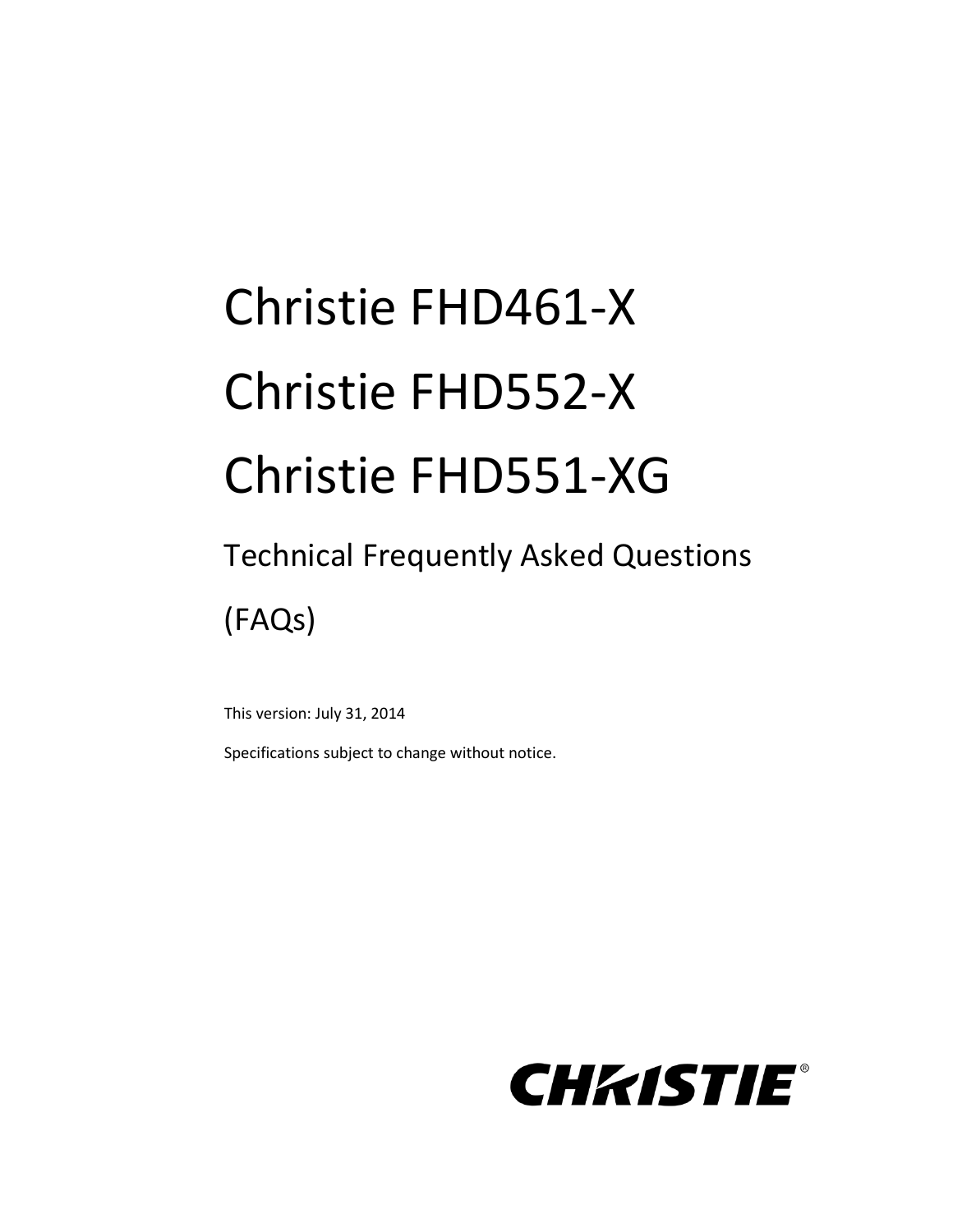# Index

| 1              |      |                                                                                            |  |
|----------------|------|--------------------------------------------------------------------------------------------|--|
|                | 1.1  |                                                                                            |  |
|                | 1.2  |                                                                                            |  |
| $\overline{2}$ |      |                                                                                            |  |
|                | 2.1  |                                                                                            |  |
|                | 2.2  |                                                                                            |  |
|                | 2.3  |                                                                                            |  |
|                | 2.4  |                                                                                            |  |
|                | 2.5  |                                                                                            |  |
|                | 2.6  |                                                                                            |  |
|                | 2.7  |                                                                                            |  |
|                |      |                                                                                            |  |
| 3              |      |                                                                                            |  |
|                | 3.1  |                                                                                            |  |
|                | 3.2  |                                                                                            |  |
|                | 3.3  |                                                                                            |  |
|                | 3.4  |                                                                                            |  |
|                | 3.5  |                                                                                            |  |
|                | 3.6  |                                                                                            |  |
|                | 3.7  |                                                                                            |  |
|                | 3.8  |                                                                                            |  |
|                | 3.9  |                                                                                            |  |
|                | 3.10 |                                                                                            |  |
| 4              |      |                                                                                            |  |
|                | 4.1  |                                                                                            |  |
|                | 4.2  |                                                                                            |  |
|                | 4.3  |                                                                                            |  |
|                | 4.4  |                                                                                            |  |
|                | 4.5  |                                                                                            |  |
|                | 4.6  |                                                                                            |  |
| 5              |      |                                                                                            |  |
|                | 5.1  |                                                                                            |  |
|                | 5.2  |                                                                                            |  |
|                | 5.3  |                                                                                            |  |
|                | 5.4  |                                                                                            |  |
|                | 5.5  | How do the panels get mapped so that a single source spans multiple panels?11              |  |
|                | 5.6  |                                                                                            |  |
|                | 5.7  | Can the color and brightness of different panels be adjusted across the array? 11          |  |
|                | 5.8  |                                                                                            |  |
| 6              |      |                                                                                            |  |
|                | 6.1  |                                                                                            |  |
|                | 6.2  |                                                                                            |  |
|                | 6.3  |                                                                                            |  |
|                | 6.4  | Can the panels be programmed to turn on sequentially to minimize power surge on startup?12 |  |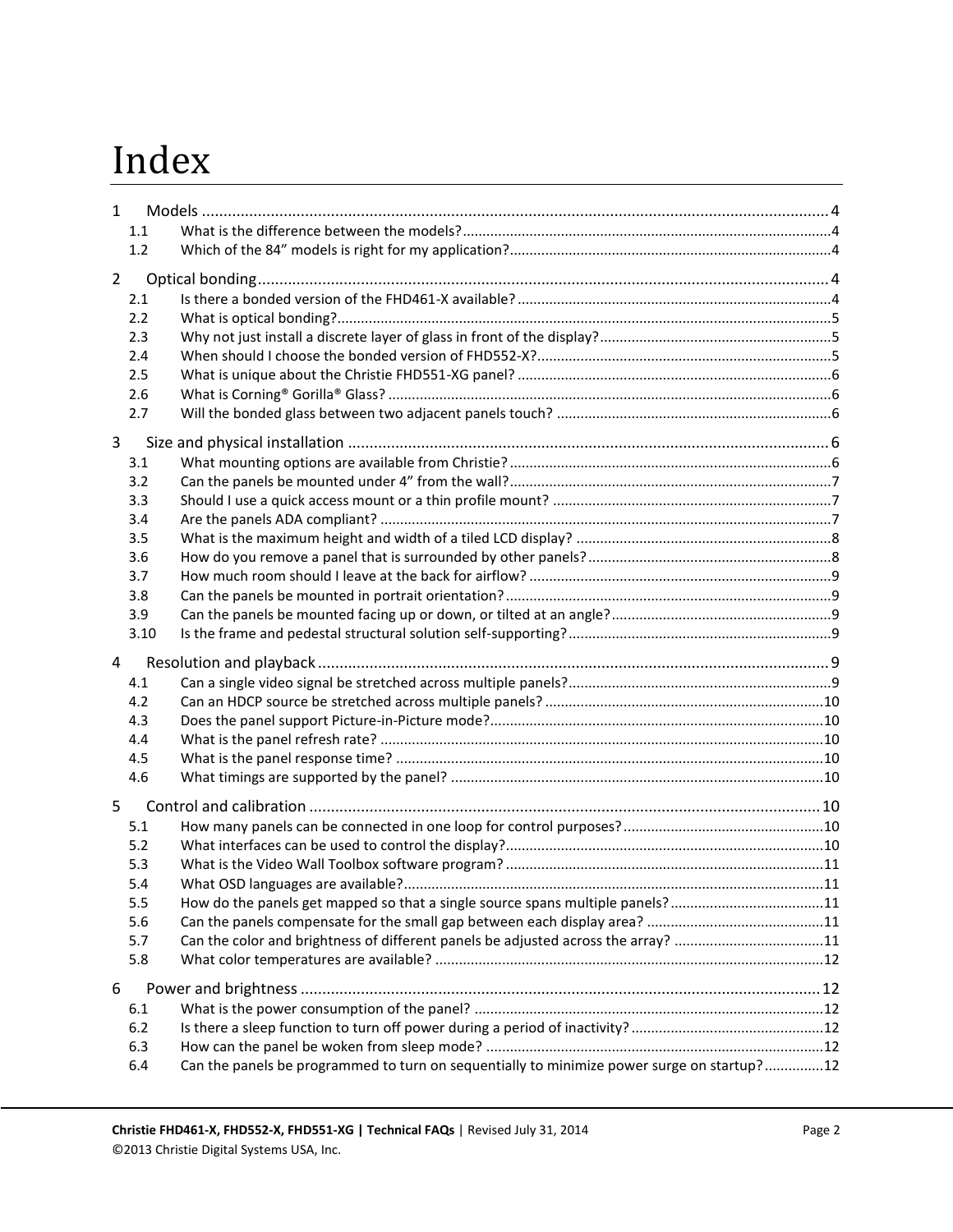| $7^{\circ}$ |     |                                                                                    |  |
|-------------|-----|------------------------------------------------------------------------------------|--|
|             | 7.1 |                                                                                    |  |
|             | 7.2 |                                                                                    |  |
|             | 7.3 |                                                                                    |  |
|             | 7.4 | How hard is it to damage the bezel or front surface when handling the panel?13     |  |
|             | 7.5 | What are the reliability differences between consumer and commercial grade LCDs?13 |  |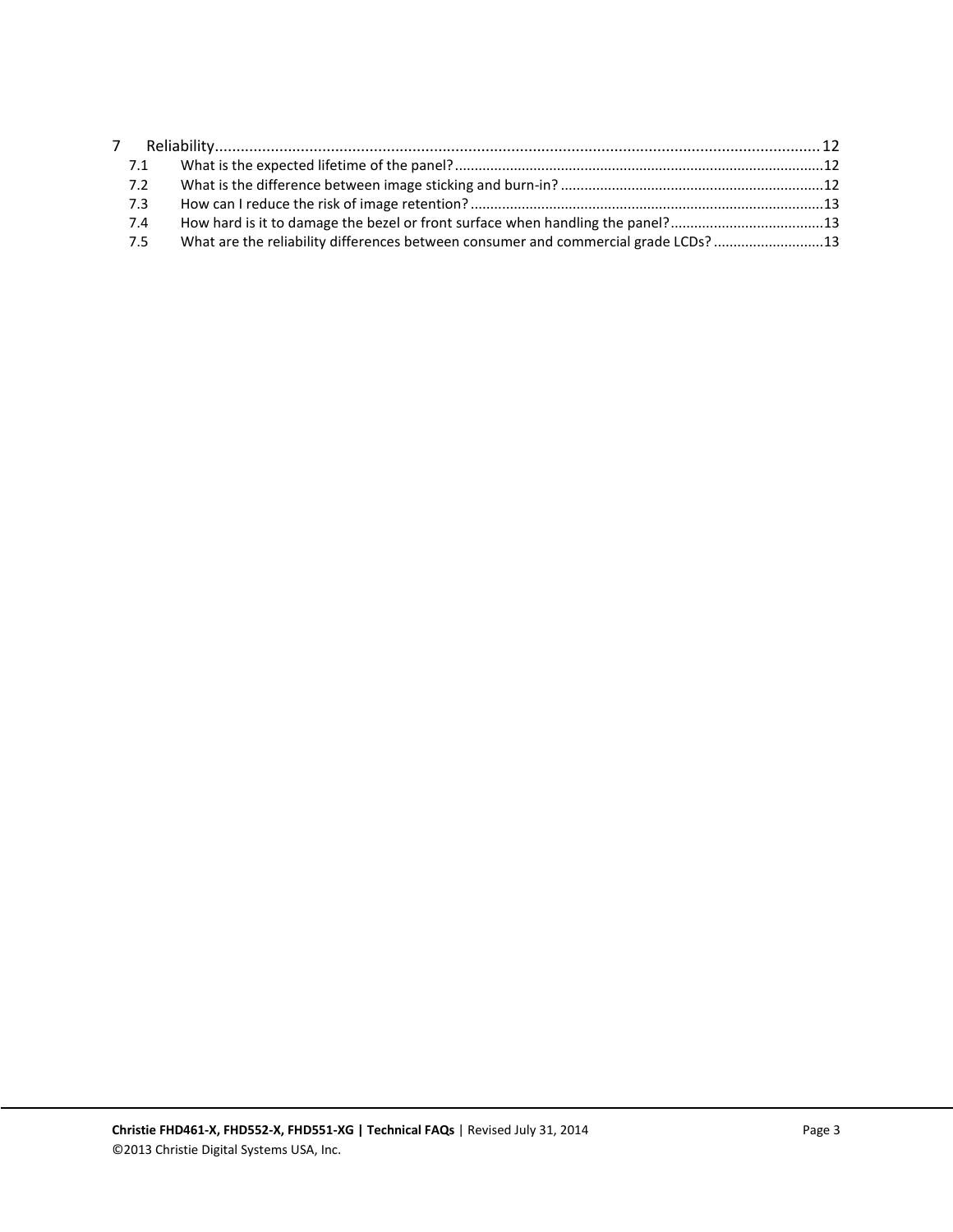# FAQs

# <span id="page-3-0"></span>**1 Models**

#### <span id="page-3-1"></span>**1.1 What is the difference between the models?**

Christie offers three ultra-narrow bezel flat panels that are ideal for creating near-seamless tiled video walls. All the flat panels are suitable for commercial use, designed to the highest standards and offer stunning image quality. The following table of specifications outlines key differences between the three models:

|                      | <b>FHD461-X</b>   | <b>FHD552-X</b>   | <b>FHD551-XG</b>                                                    |
|----------------------|-------------------|-------------------|---------------------------------------------------------------------|
| <b>Brightness</b>    | 700 nits          | 500 nits          | 630 nits                                                            |
| <b>Bezel size</b>    | 5.3mm             | 3.5 <sub>mm</sub> | 5.5 <sub>mm</sub>                                                   |
| <b>Bonding</b>       | <b>None</b>       | <b>None</b>       | Optically bonded<br>Corning <sup>®</sup> Gorilla <sup>®</sup> Glass |
| Width                | 1023.8mm / 40.31" | 1213.4mm / 47.78" | 1215.5mm / 47.85"                                                   |
| Height               | 578.4mm / 22.77"  | 684.2mm / 26.94"  | 686.3mm / 27.02"                                                    |
| Depth                | 78.2mm / 3.08"    | 81.1mm / 3.19"    | 111.3mm / 4.38"                                                     |
| Weight               | 23kg / 51lb       | 33kg / 73lb       | 41kg / 90lb                                                         |
| <b>Maximum power</b> | 170W              | 240W              | 275W                                                                |

#### <span id="page-3-3"></span><span id="page-3-2"></span>**1.2 Which of the models is right for my application?**

FHD551-XG is optically bonded using Corning® Gorilla® Glass. It is higher brightness than the FHD552-X, and is ideal for interactive touch screens or public displays.

FHD552-X offers the tightest combined bezels at a mere 3.5mm. It is a very economical tiled display option for control rooms and other indoor spaces with controlled lighting.

FHD461-X offers a smaller display size for more flexible design layouts. It is the best combination of high brightness with affordability, and boasts the best power efficiency and shallowest depth in its class.

# **2 Optical bonding**

#### <span id="page-3-4"></span>**2.1 Is there a bonded version of the FHD461-X available?**

Not at this time.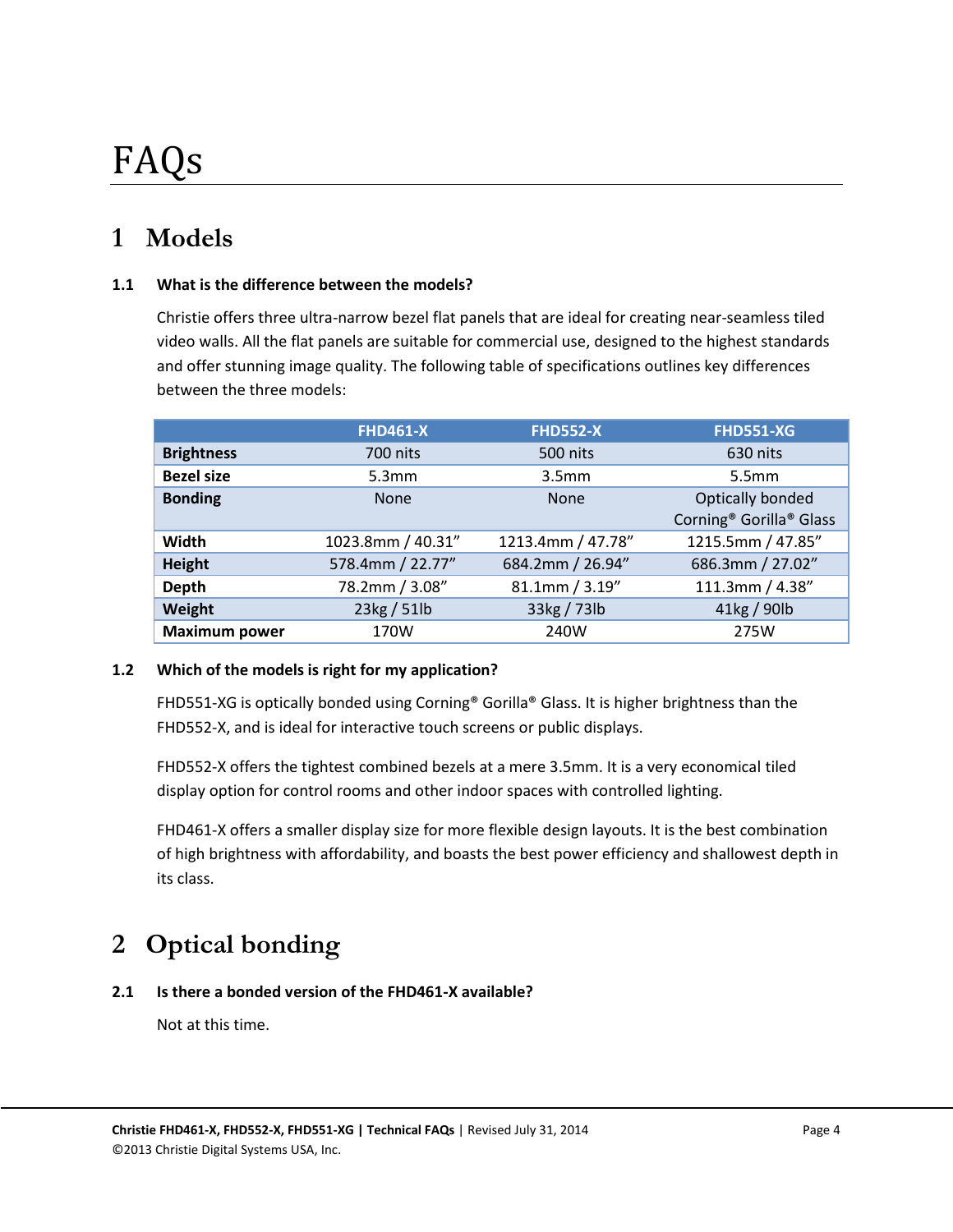#### <span id="page-4-0"></span>**2.2 What is optical bonding?**

Optical bonding describes the process of gluing a transparent layer of glass onto a display surface using a transparent adhesive in order to protect and improve the durability of the display.

#### <span id="page-4-1"></span>**2.3 Why not just install a discrete layer of glass in front of the display?**

Optical bonding offers several benefits when compared with installing a discrete layer of glass in front of the display. Benefits include:

- Lower internal and surface reflections, resulting in less glare, higher contrast and a more readable display – especially in high ambient light environments
- Reduced parallax (where the apparent position of each pixel shifts significantly depending on line of sight), resulting in a much more usable touch surface when combined with optical touch technologies such as the Christie Interactivity Kit
- No risk of dust or moisture build up in between the LCD panel and the protective layer
- Simple to order and integrate no custom mounting enclosure required for the protective layer
- Installation and quality inspection of the protective layer is conducted in a controlled factory, rather than on site

#### <span id="page-4-2"></span>**2.4 When should I choose FHD551-XG?**

FHD551-XG should be considered whenever there is a strong likelihood of repeated or modest pressure being applied to the display surface as follows:

| <b>Application category (indoors)</b>                                                                                                                                                                                              | <b>FHD552-X</b><br>(no protection) | <b>FHD551-XG</b><br>(with optically bonded<br>Corning <sup>®</sup> Gorilla <sup>®</sup><br>Glass) |
|------------------------------------------------------------------------------------------------------------------------------------------------------------------------------------------------------------------------------------|------------------------------------|---------------------------------------------------------------------------------------------------|
| No contact with the display is expected.                                                                                                                                                                                           |                                    | *Note                                                                                             |
| Modest contact with the display is expected.<br>For instance: touch screens or high traffic public<br>venues (lobbies, concourses etc.), provided there is<br>no excessive force such as people or objects hitting<br>the display. |                                    |                                                                                                   |
| Substantial abuse of the display is expected, such<br>as sports balls hitting the display or similarly<br>forceful impacts.                                                                                                        |                                    |                                                                                                   |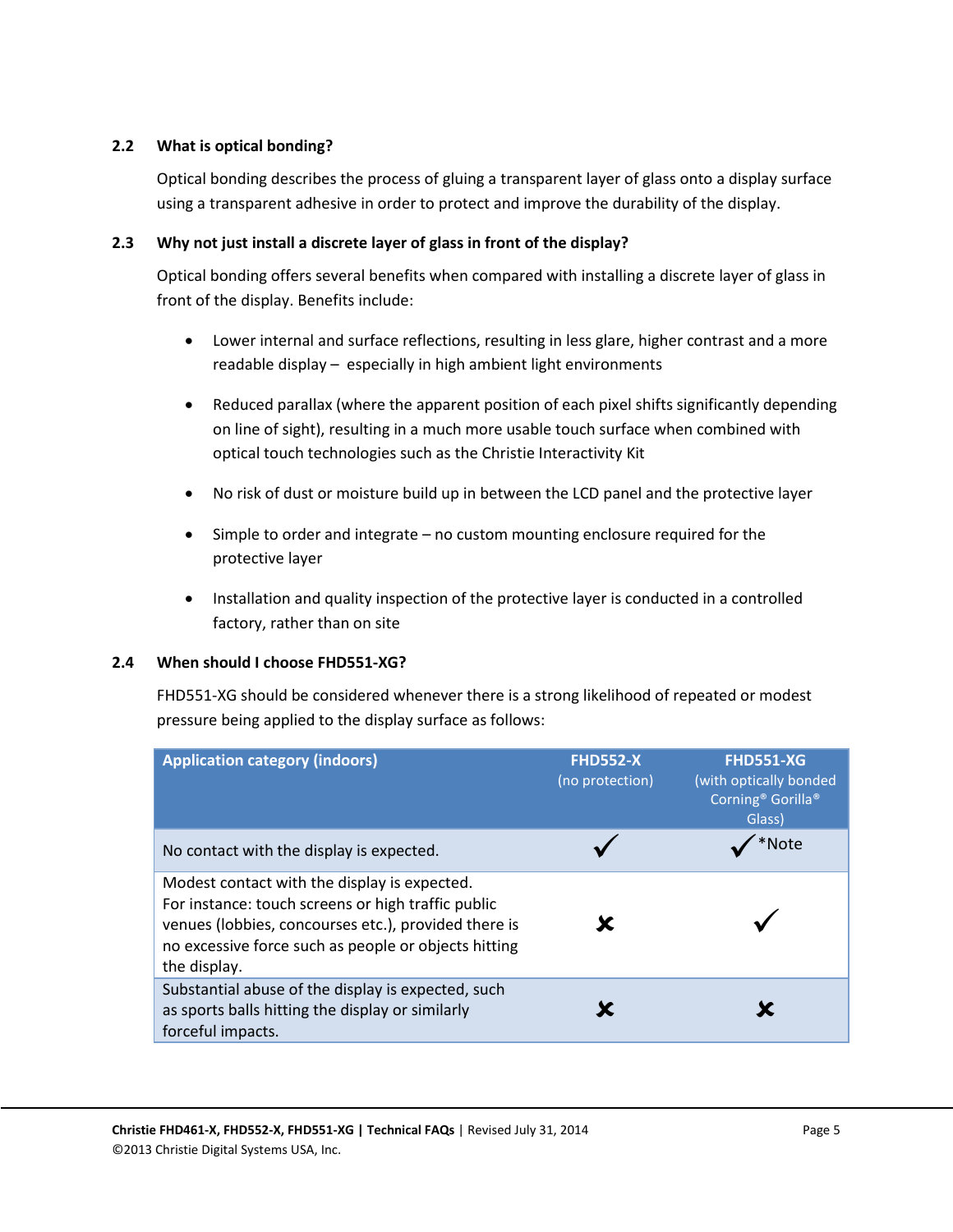\* Note: Even when minimal or no contact is expected, customers may prefer the Christie FHD551-XG when image quality is of paramount importance. With Corning® Gorilla® Glass, the Christie FHD551-XG provides exceptional image clarity.

#### <span id="page-5-0"></span>**2.5 What is unique about the Christie FHD551-XG panel?**

With a stunning layer of Corning<sup>®</sup> Gorilla<sup>®</sup> Glass for premium image quality and enhanced durability, the Christie FHD551-XG achieves two industry firsts in the 55" video wall format:

- The first to offer Corning<sup>®</sup> Gorilla<sup>®</sup> Glass
- The first to achieve optical bonding without growing the bezel size

#### <span id="page-5-1"></span>**2.6 What is Corning® Gorilla® Glass?**

Corning® Gorilla® Glass is a very thin, lightweight and damage-resistant form of glass used in many of the world's most popular smart phones and tablets.

#### <span id="page-5-2"></span>**2.7 Will the bonded glass between two adjacent panels touch?**

No, the bonded glass layer is slightly smaller than the LCD module. In a standard installation, the glass edges will not touch.

# <span id="page-5-3"></span>**3 Size and physical installation**

#### <span id="page-5-4"></span>**3.1 What mounting options are available from Christie?**

Christies provides two front access wall mounts, the ML10 for landscape orientation and the MP10 for portrait orientation. The mount design allows the cabling and controls behind each panel to be accessed without the disassembly of the video wall. The same mounts are compatible with both 46" and 55" panels. When mounted directly to a wall, use Christie-supplied spacer kits to position and align each mount relative to the others. Spacer kits for 46" and 55" panels are available.

A frame and pedestal structural solution, ideal for control rooms, is also available from Christie. In this solution, each wall mount is attached to a stackable frame, and each frame in the bottom row sits on a pedestal. Note: When using the pedestal and frame, additional hardware for tip resistance must be used. Refer to question [3.10](#page-8-3) below for more details.

All panels utilize standard VESA mounting hole patterns, making them compatible with most third party mounting solutions. See below for information on third party thin profile mounts.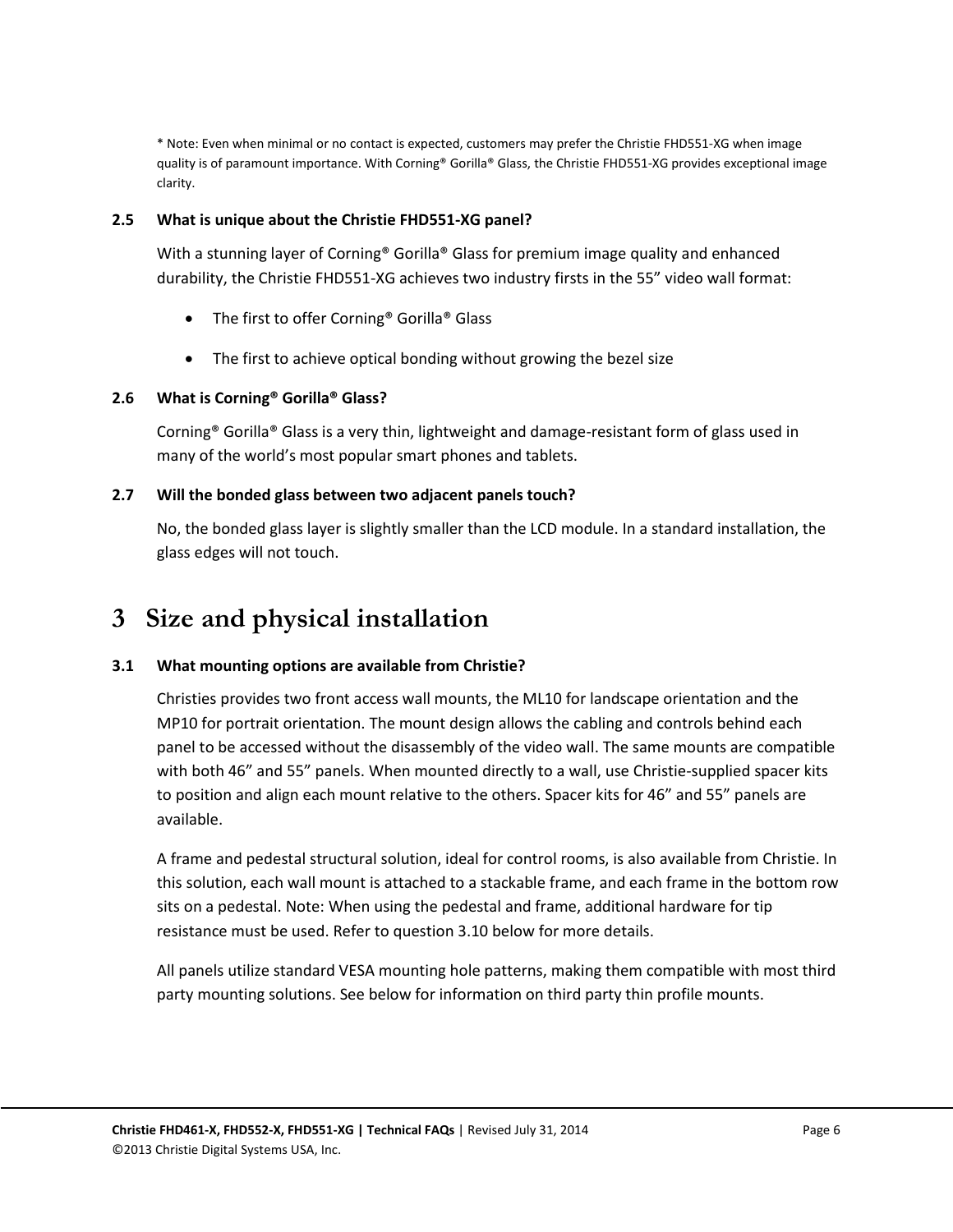For more information on how to install and mount an array of panels, including technical drawings of the frame and pedestal solution, refer to the User Manual and related downloads available at [www.christiedigital.com](http://www.christiedigital.com/)

#### <span id="page-6-0"></span>**3.2 Can the panels be mounted under 4" from the wall?**

Yes, both FHD461-X and FHD552-X can be installed under 4" using a thin profile mount from a third party, such as the Peerless DS-VW650. This may be useful to meet regulations such as the ADA (Americans with Disabilities Act), see below for details.

Please contact Peerless directly for more details about this mounting solution, including pricing and ordering information, a[t http://www.peerless-av.com/](http://www.peerless-av.com/)

#### <span id="page-6-1"></span>**3.3 Should I use a quick access mount or a thin profile mount?**

The quick access mount supplied by Christie allows for maximum alignment precision and easiest servicing from the front. This makes it ideally suited for larger video walls and installations where precise alignment and quick servicing are critical.

Thin profile mounts supplied by third parties typically do not have as precise alignment capabilities, and may require removal of adjacent panels in order to reach a panel that is not on the top row. For these reasons, thin profile mounts are better suited for smaller video walls, such as a 2x2 or 3x3 size.

#### <span id="page-6-2"></span>**3.4 Are the panels ADA compliant?**

The ADA (Americans with Disabilities Act) sets standards in the USA for the construction of accessible public facilities. These standards may dictate the way that a flat panel is installed and used in a space. For example, the 2010 ADA Standards for Accessible Design states that:

**307.2 Protrusion Limits.** Objects with leading edges more than 27 inches (685 mm) and not more than 80 inches (2030 mm) above the finish floor or ground shall protrude 4 inches (100 mm) maximum horizontally into the circulation path.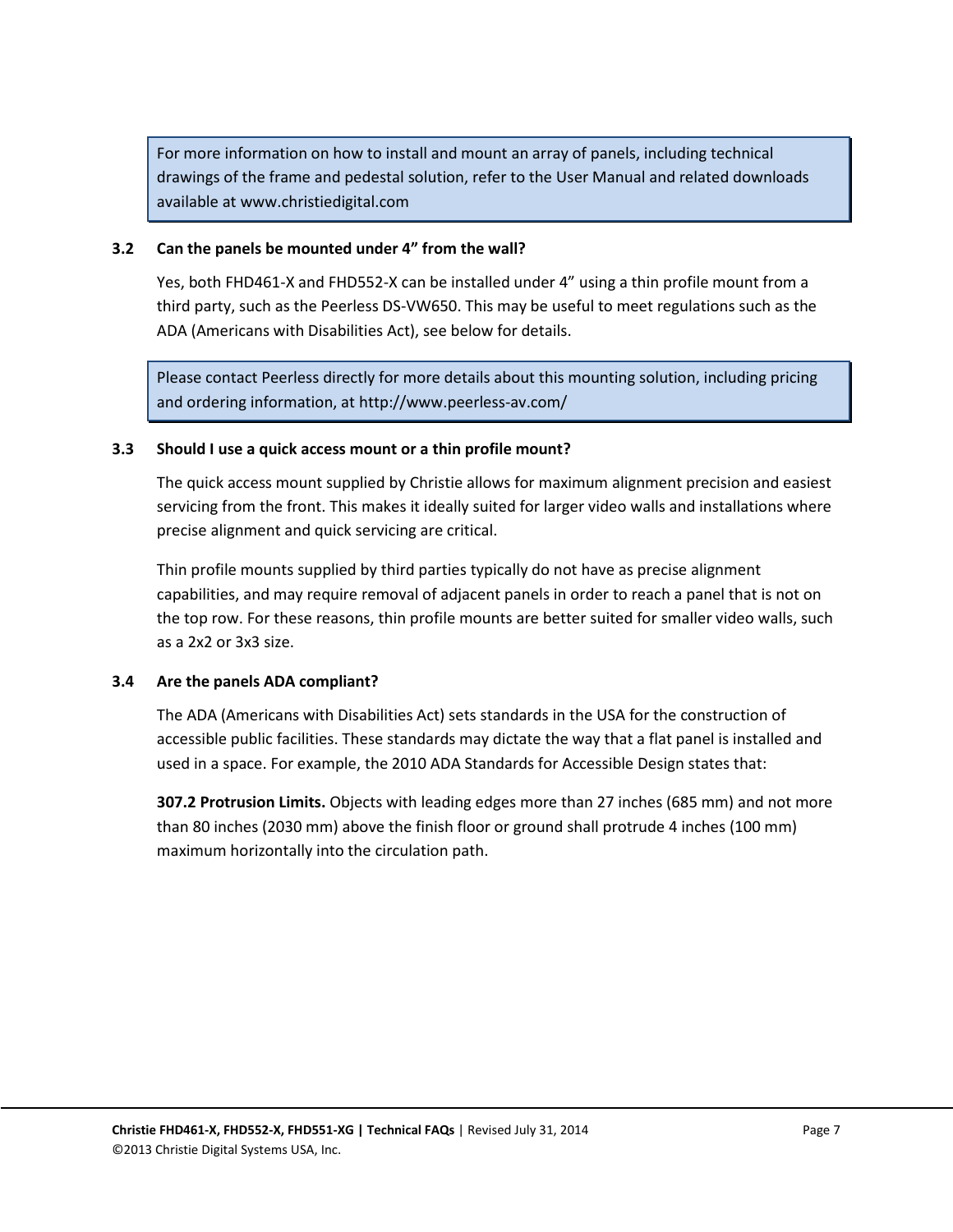

Obviously, it may be relatively easier to meet these regulations with a flat panel that is thinner than its competition. To this extent, the Christie FHD461-X and FHD552-X are well suited for installations requiring ADA compliance (see previous section).

#### <span id="page-7-0"></span>**3.5 What is the maximum height and width of a tiled LCD display?**

Using Christie-supplied frames and pedestals: The 55" panels can be installed up to six panels high with the mounting, frame and pedestal solutions provided by Christie. The frames and pedestals are not available for the 46" panel.

Using Christie-supplied wall mounts: For practical reasons, it is not recommended to wall mount arrays larger than five high, as the cooling and alignment become more challenging as the array size grows.

There is no practical restriction on the width of a display, however, alignment becomes more challenging as the array grows.

#### <span id="page-7-1"></span>**3.6 How do you remove a panel that is surrounded by other panels?**

Each ML10 and MP10 mount has two latches that can be accessed from above or below. By pulling upwards on these latches, the mount can be pulled forwards and the panel accessed for servicing. To avoid damaging the LCD panel always release both latches at the same time and move the panel forwards evenly. If the latches cannot be reached, such as when a panel is surrounded by other panels, first release the panels either above or below it.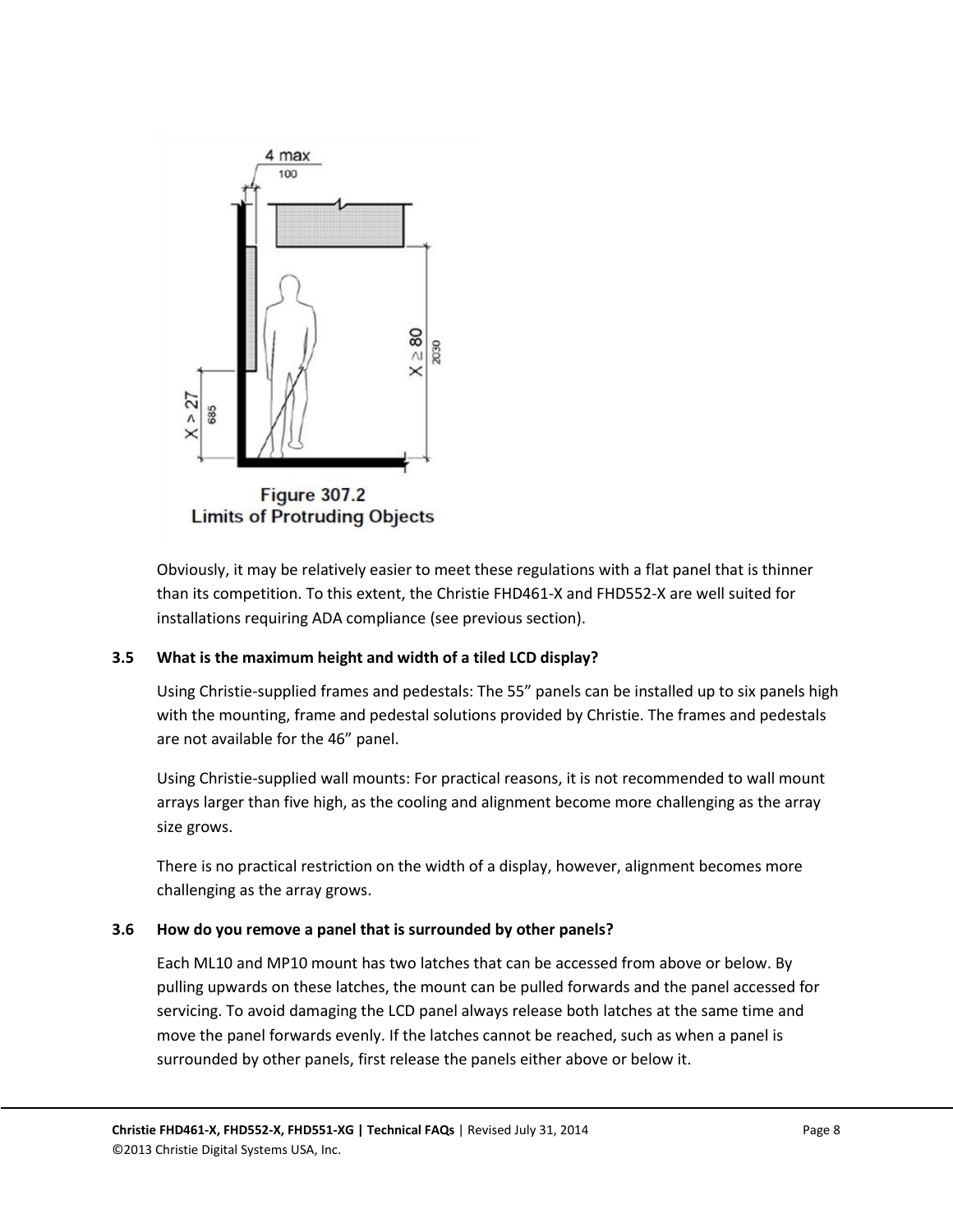Thin profile mounts supplied by third parties typically require each panel in a column to be fully removed, starting from the top down, in order to access a panel in the bottom row.

#### <span id="page-8-0"></span>**3.7 How much room should I leave at the back for airflow?**

When using the ML10 or MP10 mount available from Christie, this ensures a minimum distance of 79mm (3.1") between the back of the panel and the wall. This distance is adequate so long as suitable airflow is provided to maintain the ambient temperature behind the panels below 40°C. Typically, cooling requirements increase as the height of the array increases.

#### <span id="page-8-1"></span>**3.8 Can the panels be mounted in portrait orientation?**

Yes. A portrait mount is available, model MP10.

#### <span id="page-8-2"></span>**3.9 Can the panels be mounted facing up or down, or tilted at an angle?**

The panels have been designed and tested for upright orientation only, either landscape or portrait. Downwards, upwards and tilted orientations are not covered under warranty. Mounting in a downwards facing or tilted orientation is a safety hazard due to the super narrow bezel. Mounting in an upwards facing orientation may result in sagging or mura defects over time, and has not been considered in the thermal design of the product.

#### <span id="page-8-3"></span>**3.10 Is the frame and pedestal structural solution self-supporting?**

The frame and pedestal solution provided by Christie is designed to bear the weight of the structure and panels. However, the structure must be secured to prevent tipping, either by tethering to the wall or the floor. Either use the rear tie points on the array or bolt the pedestal into the ground. Ensure that you provide adequate stability in the event that all panels are extended forward during assembly or servicing.

### <span id="page-8-4"></span>**4 Resolution and playback**

#### <span id="page-8-5"></span>**4.1 Can a single video signal be stretched across multiple panels?**

Yes. A DVI source can be stretched across a maximum of 9 panels and a VGA or composite source can be stretched across a maximum of 4 panels. For a DVI source, the maximum matrix dimensions are 3 wide by 3 high and for a VGA or composite source the maximum dimensions are 2 wide by 2 high. A DVI/VGA splitter may be used to distribute the video signal to support larger video wall configurations.

Please note that the three video output connectors – DVI, VGA and composite – will only repeat the source that is connected to their matching input connectors. For instance, the DVI output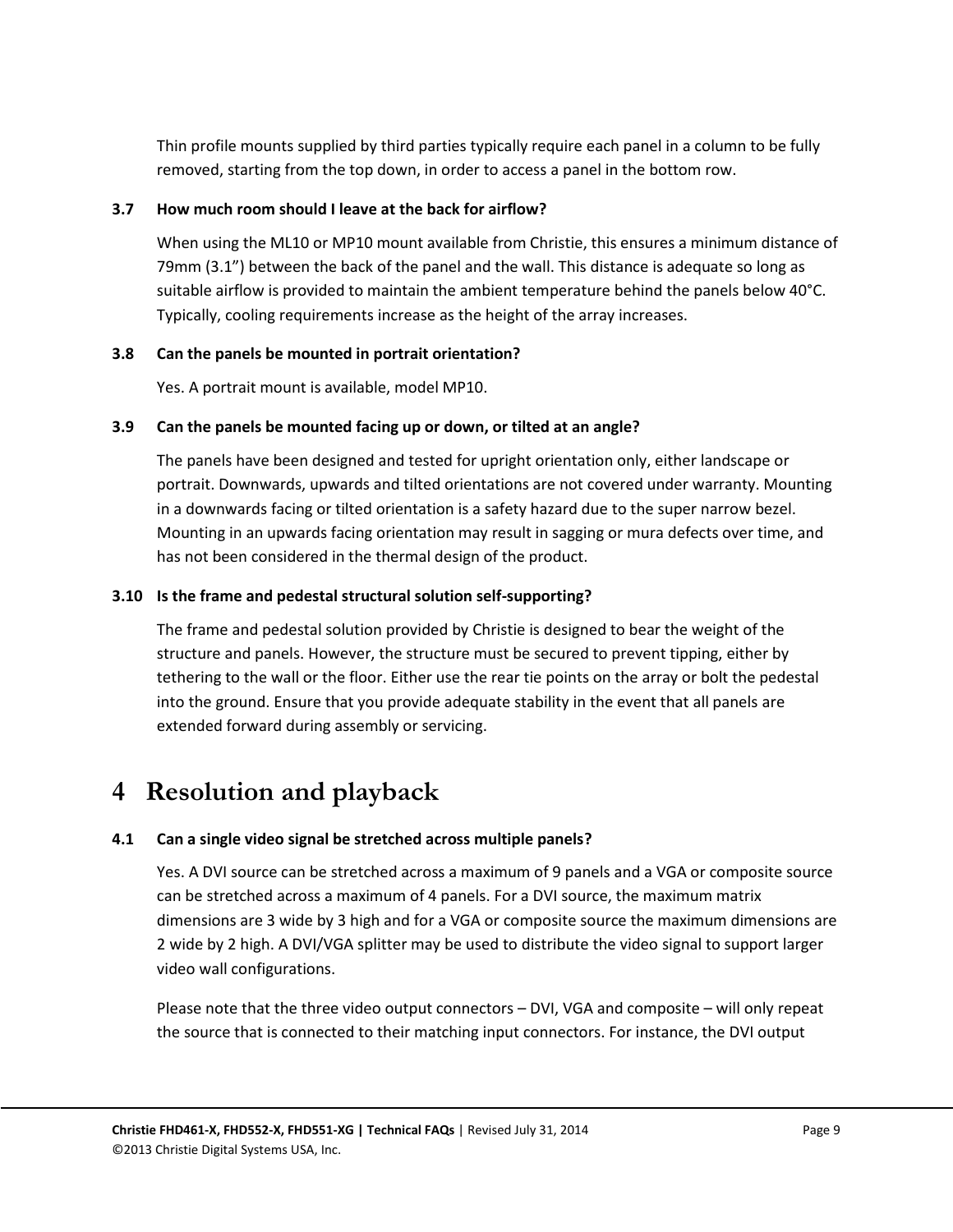repeats the video signal that is connected to the DVI input. If necessary, video adapters may be used to convert an input signal into the required connection type, e.g., HDMI to DVI.

#### <span id="page-9-0"></span>**4.2 Can an HDCP source be stretched across multiple panels?**

Yes, the panels support stretching HDCP content across multiple panels through daisy chaining the DVI connections, with the same limitations outlined in question [4.1](#page-8-5) above.

Due to the challenges in exchanging unique HDCP keys across multiple panels, many manufacturers do not support this feature. Instead, some manufacturers block HDCP content from being passed from one panel to another, thereby relying upon a front-end video processor to split up the HDCP content into separate input channels, while others pass unencrypted content from one panel to another in breach of HDCP rules.

#### <span id="page-9-1"></span>**4.3 Does the panel support Picture-in-Picture mode?**

Yes. Users can configure the size and position of PIP windows, as well as the source.

#### <span id="page-9-2"></span>**4.4 What is the panel refresh rate?**

50/60 Hz.

#### <span id="page-9-3"></span>**4.5 What is the panel response time?**

8 ms.

#### <span id="page-9-4"></span>**4.6 What timings are supported by the panel?**

Please refer to the back of the user manual for a complete table showing supported timings.

### <span id="page-9-5"></span>**5 Control and calibration**

#### <span id="page-9-6"></span>**5.1 How many panels can be connected in one loop for control purposes?**

Up to 25 panels can be controlled as a single array. Connect panels together using the RS485 inputs and outputs. Commonly available CAT5 cable may be used for the RS485 connections.

#### <span id="page-9-7"></span>**5.2 What interfaces can be used to control the display?**

There are two interfaces: the OSD and the serial command interface.

The OSD can be accessed by connecting an IR receiver to one of the panels and pointing the IR remote at the receiver (receiver and remote are both supplied). Alternatively, the OSD can be accessed by pressing the control buttons located next to the input/output connectors on the side of the rear panel enclosure.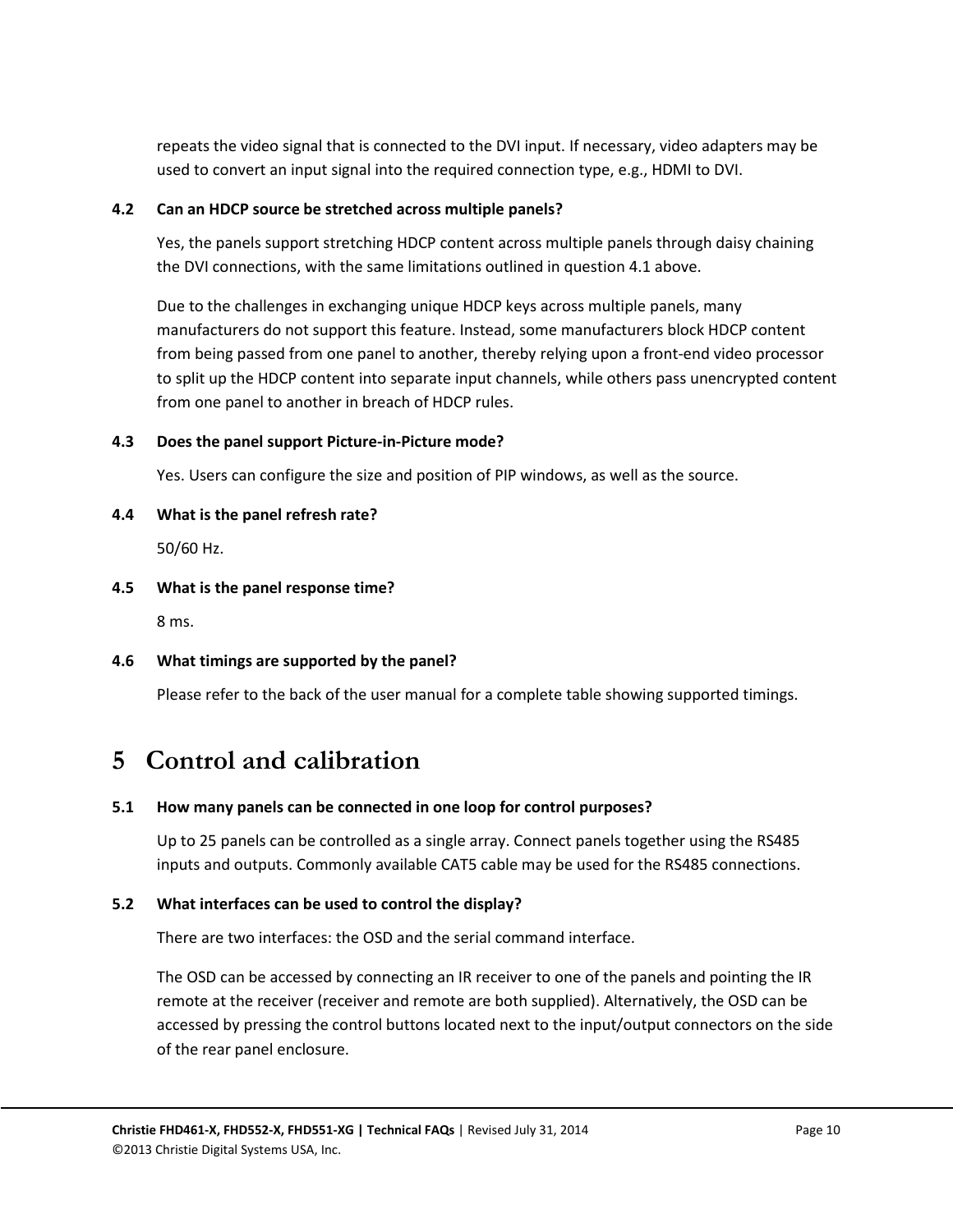Serial commands can be sent to a group of up to 25 panels through the RS232 input (see question [5.1](#page-9-6) for limitation). Advanced users can send RS232 commands using a computer terminal or third party control panel. For convenience, a Video Wall Toolbox software program is available from Christie which provides access to all controls in a user friendly interface similar to the OSD (see questio[n 5.3](#page-10-0) below for more information on the Video Wall Toolbox).

#### <span id="page-10-0"></span>**5.3 What is the Video Wall Toolbox software program?**

The Video Wall Toolbox is a Windows-based software program that enables you to control up to 25 panels from a separate computer through an RS232 connection to the wall. Through the Toolbox application, all display parameters can be controlled for an individual panel or multiple panels within the video wall. In addition, the application supports an Auto Setup feature, which automatically configures display ID, matrix size and positions for each panel within a single source video wall.

To download the Video Wall Toolbox, visi[t www.christiedigital.com](http://www.christiedigital.com/)

In order for the Auto Setup feature to work, all panels must be connected according to the recommended RS485 cabling scheme. Refer to the online User Manual or the Toolbox application for more details.

#### <span id="page-10-1"></span>**5.4 What OSD languages are available?**

English / Chinese (simplified) / French / German / Italian / Portuguese / Russian / Spanish.

#### <span id="page-10-2"></span>**5.5 How do the panels get mapped so that a single source spans multiple panels?**

Each panel can be mapped using the OSD or the Video Wall Toolbox. In a simple installation where a single source is being displayed across multiple panels, for instance a DVI source is being spanned across a 3x3 array, the Auto Setup feature in the Video Wall Toolbox will map all the panels for you (see questio[n 5.3](#page-10-0) above).

#### <span id="page-10-3"></span>**5.6 Can the panels compensate for the small gap between each display area?**

Yes. The bezel compensation feature slightly crops the image on each panel for maximum continuity of images that span multiple panels.

#### <span id="page-10-4"></span>**5.7 Can the color and brightness of different panels be adjusted across the array?**

The user may adjust brightness and RGB gain and offset values on each panel to help match color and brightness across the array. On large arrays, this may be a time consuming process.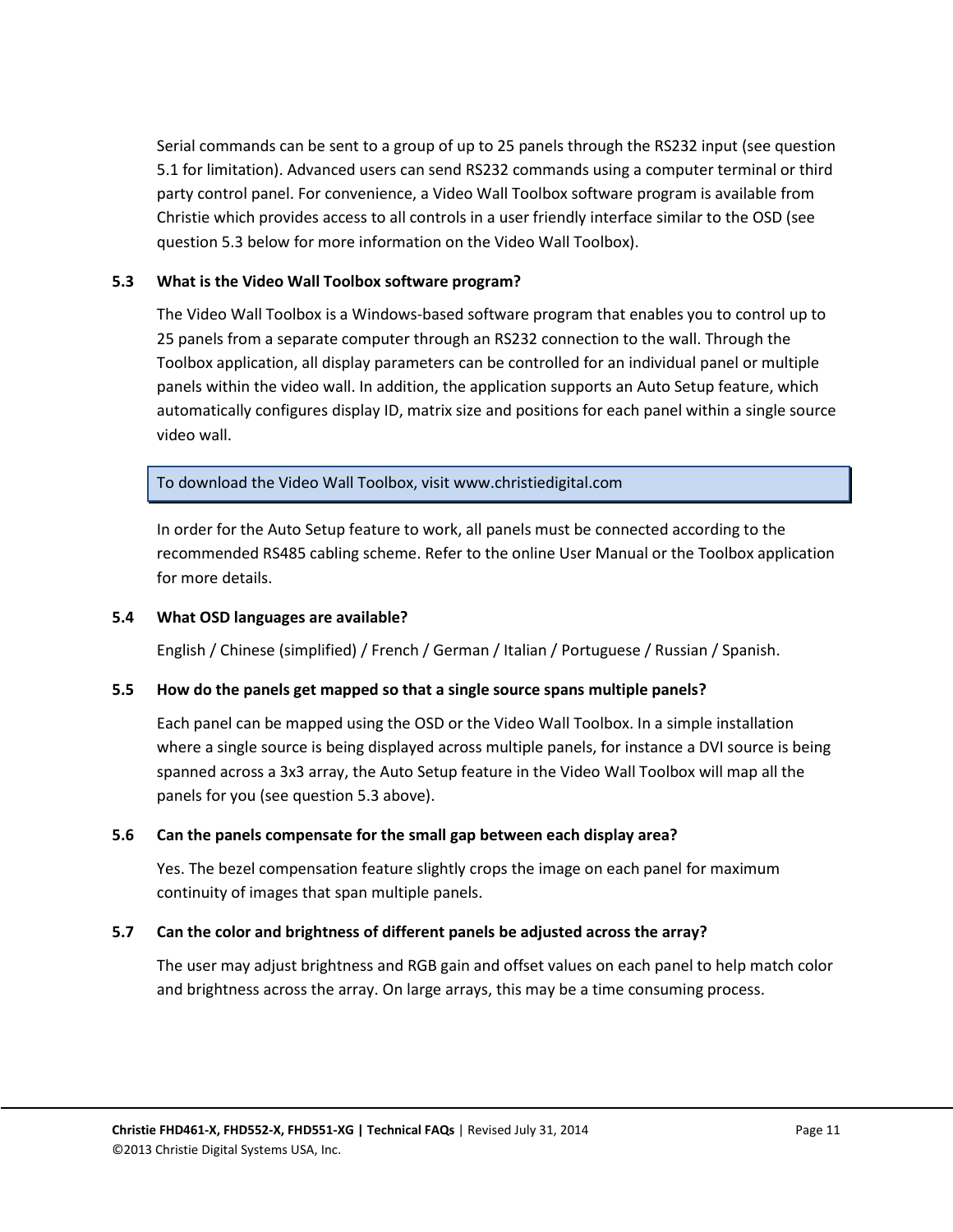#### <span id="page-11-0"></span>**5.8 What color temperatures are available?**

The user can adjust the color temperature manually, or select from 3200K, 5400K, 6500K, 7500K, 9300K and 9600K. However, the brightness of the panels is lower at warmer color temperatures, due to the higher proportion of the blue wavelength in the LED backlight. This is a fundamental limitation shared by all LED backlit LCD panels on the market today.

### <span id="page-11-1"></span>**6 Power and brightness**

#### <span id="page-11-2"></span>**6.1 What is the power consumption of the panel?**

Refer to panel datasheets for the latest specifications.

#### <span id="page-11-3"></span>**6.2 Is there a sleep function to turn off power during a period of inactivity?**

Yes, an optional sleep mode is available. The user can select one of five timeout periods between 15 and 120 minutes.

#### <span id="page-11-4"></span>**6.3 How can the panel be woken from sleep mode?**

When in sleep mode, the panel can be woken through the IR remote, an active VGA signal, or an RS-232 command. In order to restrict power consumption during sleep mode to ≤1W, an active DVI source will not wake the panel.

#### <span id="page-11-5"></span>**6.4 Can the panels be programmed to turn on sequentially to minimize power surge on startup?**

Yes, the user can program panels to turn on sequentially across a total period of up to 30 seconds.

# <span id="page-11-6"></span>**7 Reliability**

#### <span id="page-11-7"></span>**7.1 What is the expected lifetime of the panel?**

Each component of the panel is long-lasting and reliable. The solid state LED backlight is rated by the manufacturer for 50,000 hours of operation.

Ultimately, when a component needs repairing or replacing, each display unit contains three serviceable parts – power supply, electronics and fan – which can be changed in less than 15 minutes with the panel laying face-down on a flat surface.

#### <span id="page-11-8"></span>**7.2 What is the difference between image sticking and burn-in?**

If a static image is displayed continuously on an LCD panel for an extended period of time, a faint remnant of the image may be visible on the panel even when a different image is displayed. This is commonly referred to as "image sticking". Image sticking can be reversed by resting the panel.